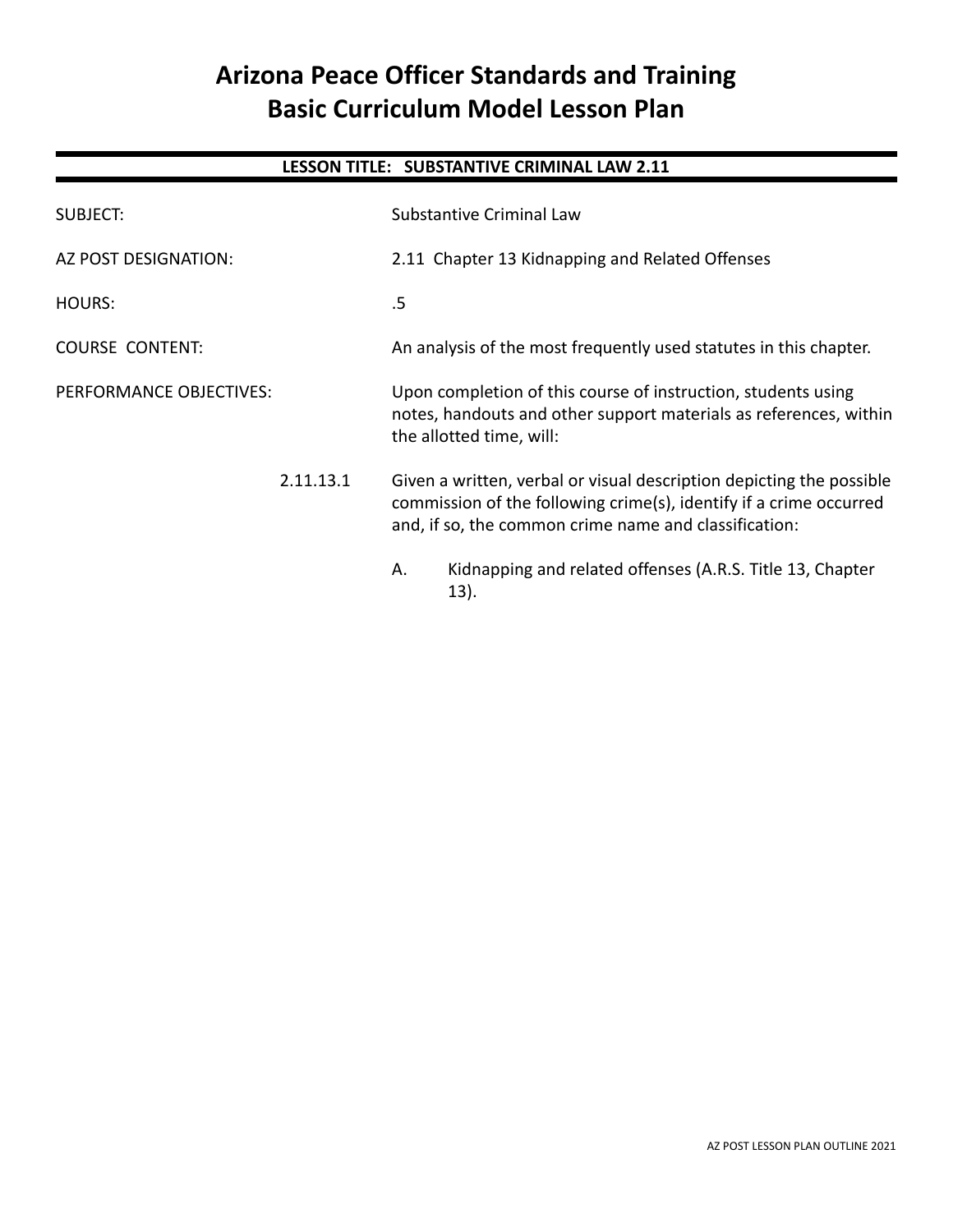# **LESSON TITLE: SUBSTANTIVE CRIMINAL LAW 2.11 CHAPTER 13 KIDNAPPING AND RELATED OFFENSES PAGE: 2**

| DATE FIRST PREPARED:             | November 2000                                            |                     |
|----------------------------------|----------------------------------------------------------|---------------------|
| PREPARED BY:                     | <b>SME Committee</b>                                     |                     |
| <b>REVIEWED - REVISED:</b>       | <b>SME Committee</b>                                     | DATE: May 2002      |
| <b>REVIEWED - REVISED:</b>       | AZ POST (Word)                                           | DATE: May 2003      |
| <b>REVIEWED - REVISED:</b>       | <b>SME Committee</b>                                     | DATE: July 2006     |
| <b>REVIEWED - REVISED:</b>       | <b>SME Committee</b>                                     | DATE: November 2011 |
| <b>REVIEWED - REVISED:</b>       | <b>SME Committee</b>                                     | DATE: December 2014 |
| <b>REVIEWED - REVISED:</b>       | <b>SME Committee</b>                                     | DATE: August 2019   |
| <b>REVIEWED - REVISED:</b>       | <b>SME Committee</b>                                     | DATE: February 2021 |
| <b>REVIEWED - REVISED:</b>       | AZPOST (DocX)                                            | DATE: January 2022  |
| AZ POST - APPROVAL:              | <b>Steve Enteman</b>                                     | DATE: August 2019   |
| AZ POST - APPROVAL:              | <b>Mandy Faust</b>                                       | DATE: February 2021 |
| AZ POST - APPROVAL:              | Lori Wait                                                | DATE: January 2022  |
| <b>INSTRUCTOR REFERENCES:</b>    | A.R.S. Title 13                                          |                     |
| <b>CLASS LEVEL:</b>              | Student                                                  |                     |
| <b>TRAINING AIDS:</b>            | http://www.azleg.gov/ArizonaRevisedStatutes.asp          |                     |
| <b>INSTRUCTIONAL STRATEGY:</b>   | Interactive lecture.                                     |                     |
| <b>SUCCESS CRITERIA:</b>         | 70% or higher on a written, multiple-choice examination. |                     |
| <b>COMPUTER FILE NAME:</b>       | 2-11 Ch 13 Kidnapping and related                        |                     |
| DATE RELEASED TO THE SHARE FILE: | May 2022                                                 |                     |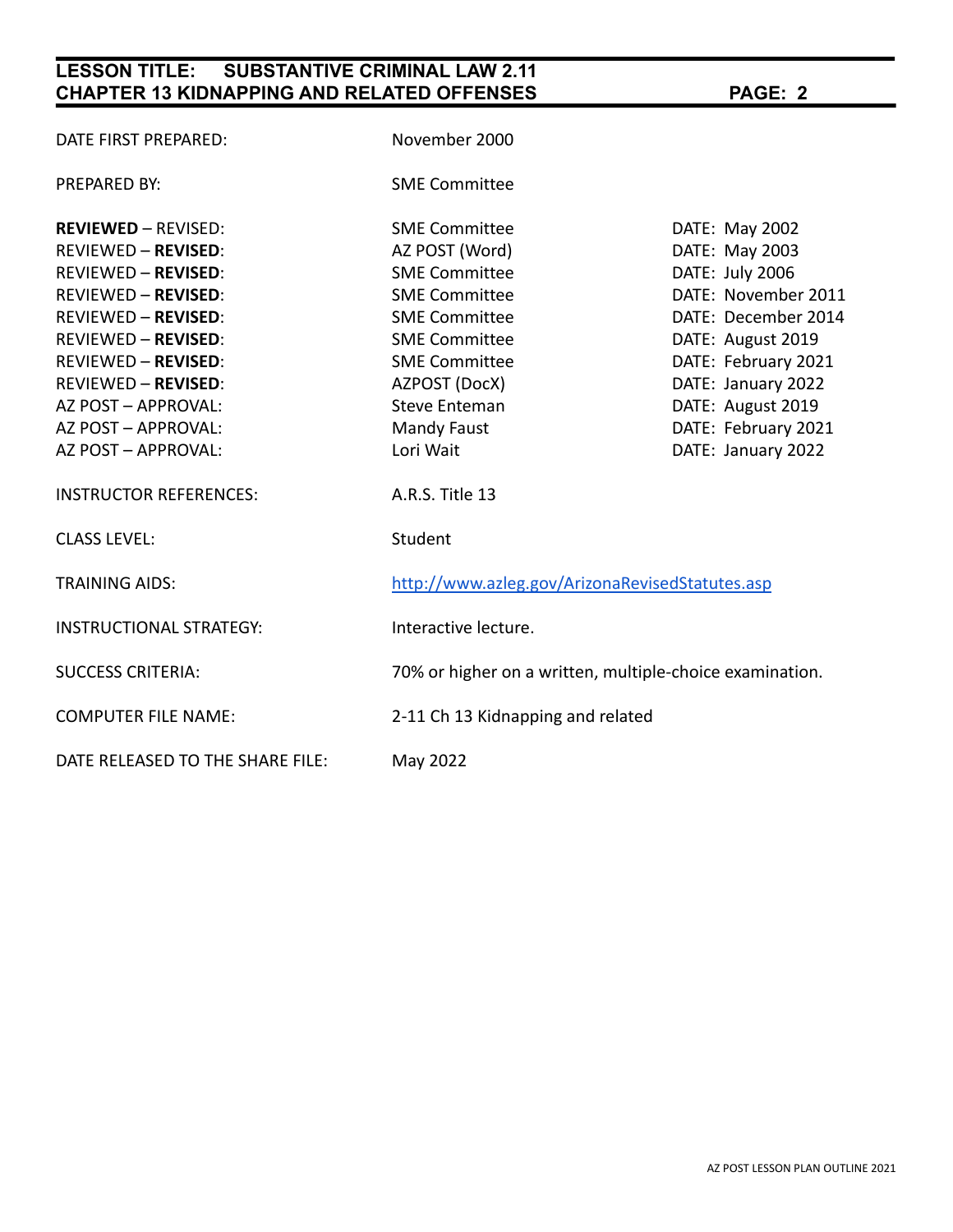# **I. INTRODUCTION**

- A. Instructor (self) introduction.
- B. Preview of performance objectives. *INSTRUCTOR NOTE: Use if taught as a "stand alone" lesson plan.*

## **II. 13-1301 – DEFINITIONS P. O. 2.11.13.1A**

- A. Emphasis, once again, should be placed on the ability to understand, use and apply these definitions to the statutes that utilize them.
	- 1. Relative means a parent or step-parent, ancestor, descendant, sibling, uncle or aunt, including an adoptive relative of the same degree through marriage or adoption, or a spouse.
	- 2. Restrain means to restrict a person's movements without consent, without legal authority and in a manner which interferes substantially with such a person's liberty, by either moving such a person from one (1) place to another or by confining such person.
	- 3. Restraint is without consent if it is accomplished by:
		- a. Physical force, intimidation or deception; or
		- b. Any means, including acquiescence (consent) of the victim, if the victim is a child less than 18 years of age or an incompetent person and the victim's lawful custodian has not acquiesced in the movement or confinement.
- B. **Please note:** There is no case law or commentary that can be used to assist in understanding these definitions. We will, therefore, use a common sense approach when dealing with them.

# **III. 13-1302 – CUSTODIAL INTERFERENCE; CHILD BORN OUT OF WEDLOCK P. O. 2.11.13.1A**

- A. A person commits custodial interference if knowing, or having reason to know, that the person has no legal right to do so, the person does one (1) of the following:
	- 1. Takes, entices or keeps from lawful custody any child or incompetent and is entrusted by authority of law to the custody of another person or institution.
	- 2. Before the entry of a court order determining custodial rights, takes, entices or withholds any child from the other parent denying that parent access to any child.
	- 3. If the person is one (1) of two (2) persons who has joint legal custody of a child and takes, entices or withholds from physical custody the child from the other custodian.
	- 4. At the expiration of access rights outside this state, intentionally fails or refuses to return AZ POST LESSON PLAN OUTLINE 2021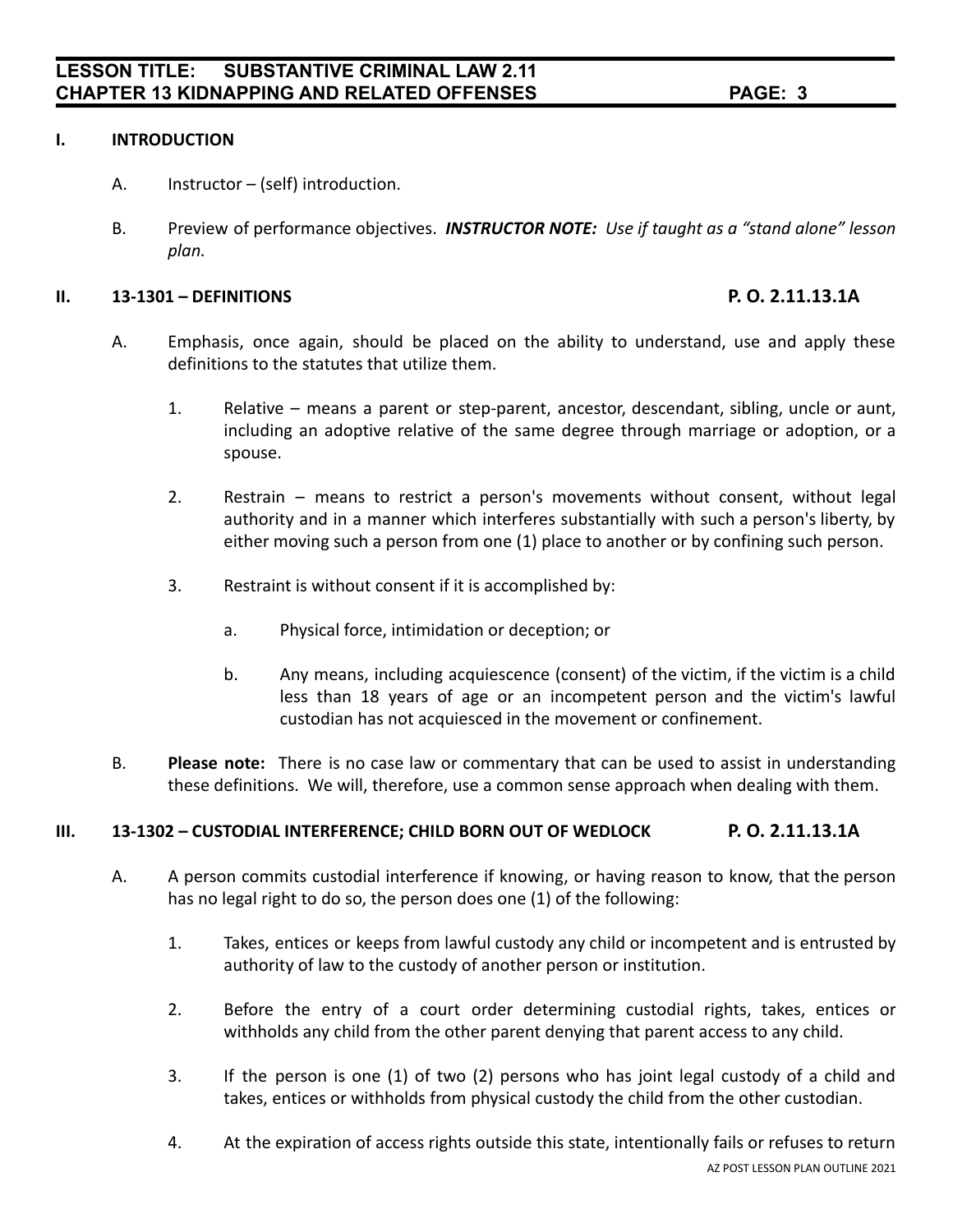# **LESSON TITLE: SUBSTANTIVE CRIMINAL LAW 2.11 CHAPTER 13 KIDNAPPING AND RELATED OFFENSES PAGE: 4**

or impedes the return of a child to the lawful custodian.

- B. If a child is born out of wedlock, the mother is the legal custodian of the child for the purposes of this section until paternity is established and custody is determined by the court.
- C. It is a defense to a prosecution pursuant to Subsection A, paragraph 2, if both of the following apply:
	- 1. The defendant has begun the process to obtain an Order of Protection or files a Petition for Custody within a reasonable period of time and the Order of Protection or petition states the defendant's belief that the child was at risk if left with the other parent;
	- 2. The defendant is the child's parent and has the right of custody and the defendant either:
		- a. Has a good faith and reasonable belief that the taking, enticing or withholding is necessary to protect the child from immediate danger; or
		- b. Is a victim of domestic violence by the other parent and has a good faith and reasonable belief that the child will be in immediate danger if the child is left with the other parent.
- D. It is a defense to a prosecution pursuant to subsection A,
	- 1. The person has filed an emergency petition regarding custodial rights with the superior court and has a hearing date from the court.
	- 2. The person has a good faith and reasonable belief that the child will be in immediate danger if the child is left with the other parent.
- E. Classification.
	- 1. A violation of this section is:
		- a. A felony if committed by a person other than a parent, or custodian or their agent of the custodian.
		- b. A felony if the person is taken out of this state by their parent or custodian or their agent (notwithstanding paragraph D.3.).
		- c. A felony if by a parent or custodian or their agent.
		- d. A misdemeanor if the person is voluntarily returned without physical injury by the parent or defendant within 48 hours.
	- 2. It is very important not to be confused by the term "custodial."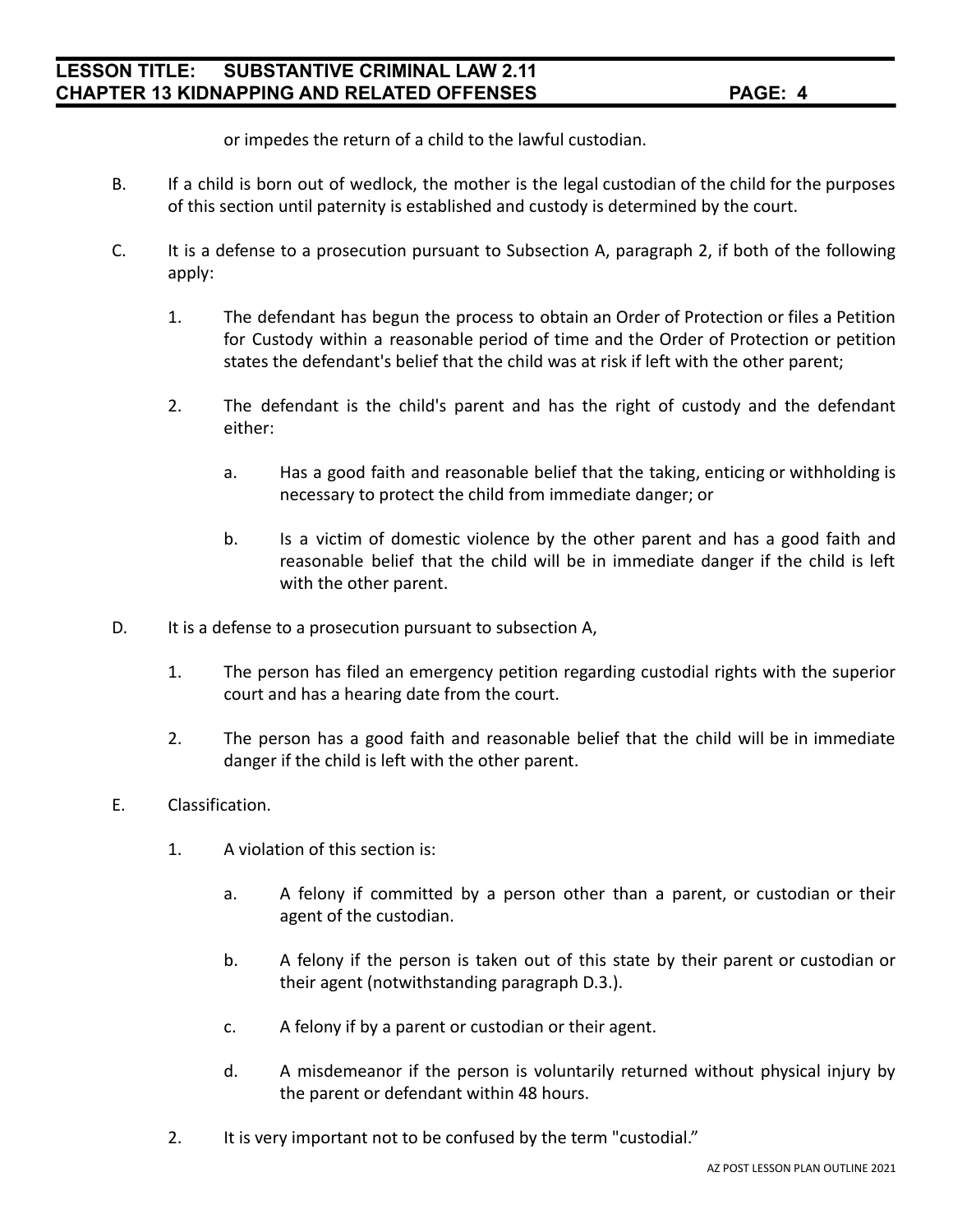- a. This term would normally lead a person to believe that the suspect would have to be a relative of the victim, but this is not so.
- b. The suspect could be a total stranger and still commit this crime.
- c. We do find, however, that this crime does occur in family-related situations such as separations and divorces where one (1) parent does have a court order giving that parent total or partial control over a child.
- 3. Keep in mind that in order for this crime to occur the VICTIM must be either:
	- a. A juvenile; or
	- b. An incompetent person (mentally).

## **IV. 13-1303 – UNLAWFUL IMPRISONMENT P. O. 2.11.13.1A**

- A. A person commits unlawful imprisonment by knowingly restraining another person.
- B. The statute provides defenses for a prosecution for this crime in that:
	- 1. The restraint was accomplished by a peace officer acting in good faith in the lawful performance of his/her duty; or
	- 2. The suspect is a relative of the person restrained (victim) and that the sole intent of the suspect was to assume lawful control or custody of the victim and the restraint was accomplished without physical injury.
- C. The crime is a Class 6 felony unless the victim is released voluntarily by the suspect without physical injury, in a safe place and prior to arrest. If this occurs, then it drops down to a Class 1 misdemeanor.
- D. "Evidence was sufficient to sustain an (unlawful) imprisonment conviction of the defendant who forced the victim to go from the victim's house to the defendant's office where the victim, who testified that he was afraid for his life, was held for a period of two (2) hours." ( Washington v. State (Cr. App. 1974) 509 S.W. 2d 638.)

# **V. 13-1304 - KIDNAPPING P. O. 2.11.13.1A**

- A. A person commits kidnapping by knowingly restraining another person with the intent to:
	- 1. Hold the victim for ransom, as a shield or hostage; or
	- 2. Hold the victim for involuntary servitude; or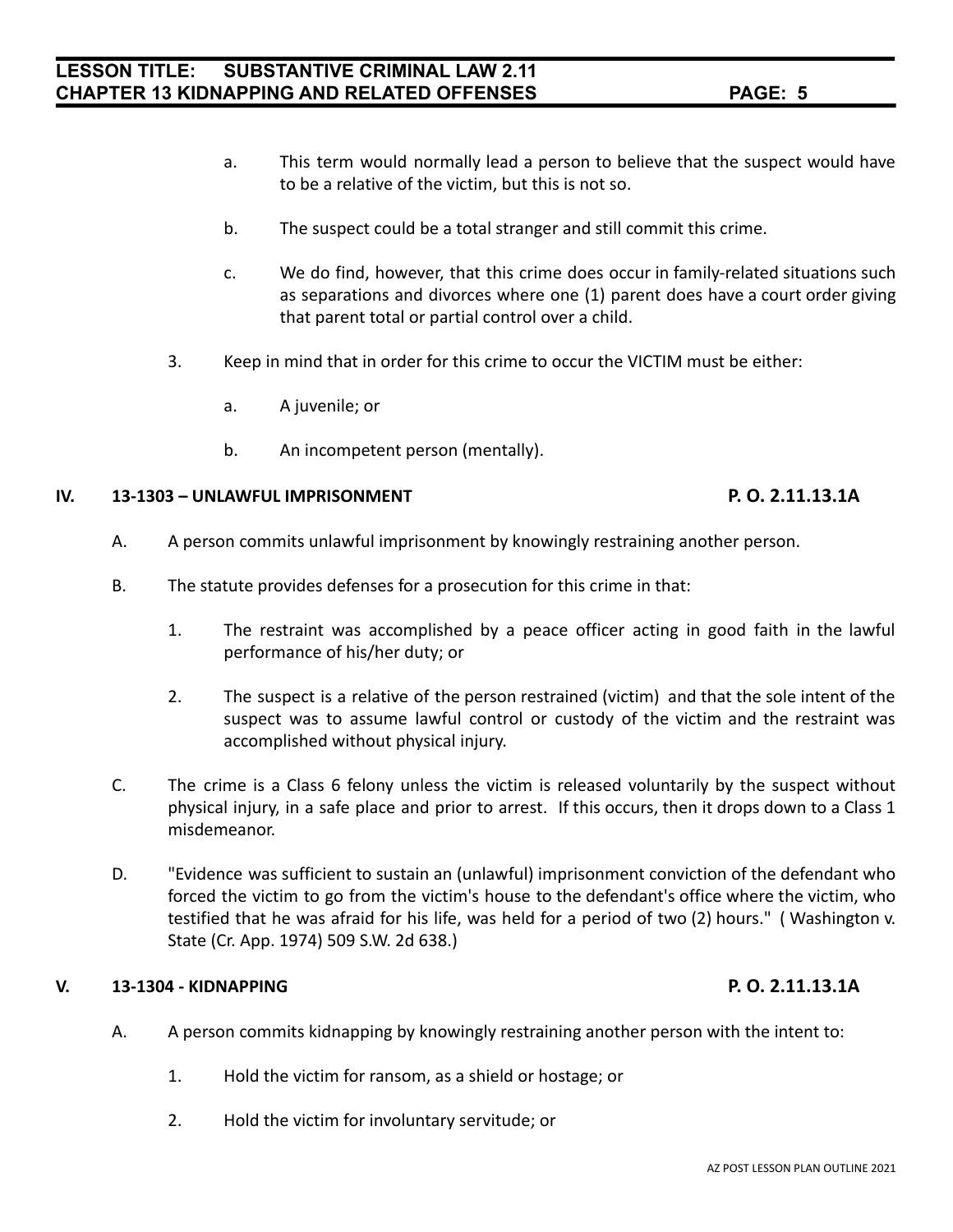- 3. Inflict death, physical injury or a sexual offense on a victim, or to otherwise aid in the commission of a felony; or
- 4. Place the victim or third person in a reasonable apprehension of imminent physical injury; or
- 5. Interfere with the performance of a governmental or political function; or
- 6. Seize or exercise control over any plane, train, bus, ship or other vehicle.
- B. Kidnapping is always considered a felony, but it can drop down under some circumstances.
	- 1. It is considered a Class 2 felony unless the victim is released voluntarily without physical injury and prior to arrest or accomplishing any of the enumerated offenses under A. 1-6.
	- 2. If this occurs, the crime drops to a Class 4 felony.
	- 3. If the police become involved and the victim is released pursuant to an agreement with the state and without any physical injury, it becomes a Class 3 felony. ( People v. Hamil, 1974, 20 lll. App 3d 901, 314, N.E. 2d 251 and State v. Morries, 1968, 281 Minn. 119, 160 N.W. 2d 715.)
	- 4. According to the proposed Delaware Criminal Code, Section 452, the reason for the above-mentioned circumstances that would lead to a drop in the severity of the crime is that it would provide an incentive to the kidnapper to release his/her victim alive, substantially unharmed and in a safe place prior to the arrest. *INSTRUCTOR NOTE: The statute was designed with a view to saving the victim's life and assuring his/her safe return to his/her normal abode.*
- C. "The conduct of the defendant in confining the victim in an automobile while he drove through several alleys before finally parking in an alley next to a building where the victim could not open the passenger door constituted secret confinement within the meaning of this section."
- D. "Proof that the defendant confined his victim for a substantial time or moved her a substantial distance is not necessary to establish the crime of kidnapping."
- E. "Removal of the complainant a distance of only 100 to 150 feet and a detention of 5 minutes in the process of committing indecent assault constituted "kidnapping" and it was proper to charge on kidnapping as a separate offense."
	- 1. It is a class 2 Felony if the kidnapping victim is under the age of fifteen years.

# **VI. 13-1305 – ACCESS INTERFERENCE P. O. 2.11.13.1A**

A. A person commits access interference if, knowing or having reason to know that the person has no legal right to do so, the person knowingly engages in a pattern of behavior that prevents,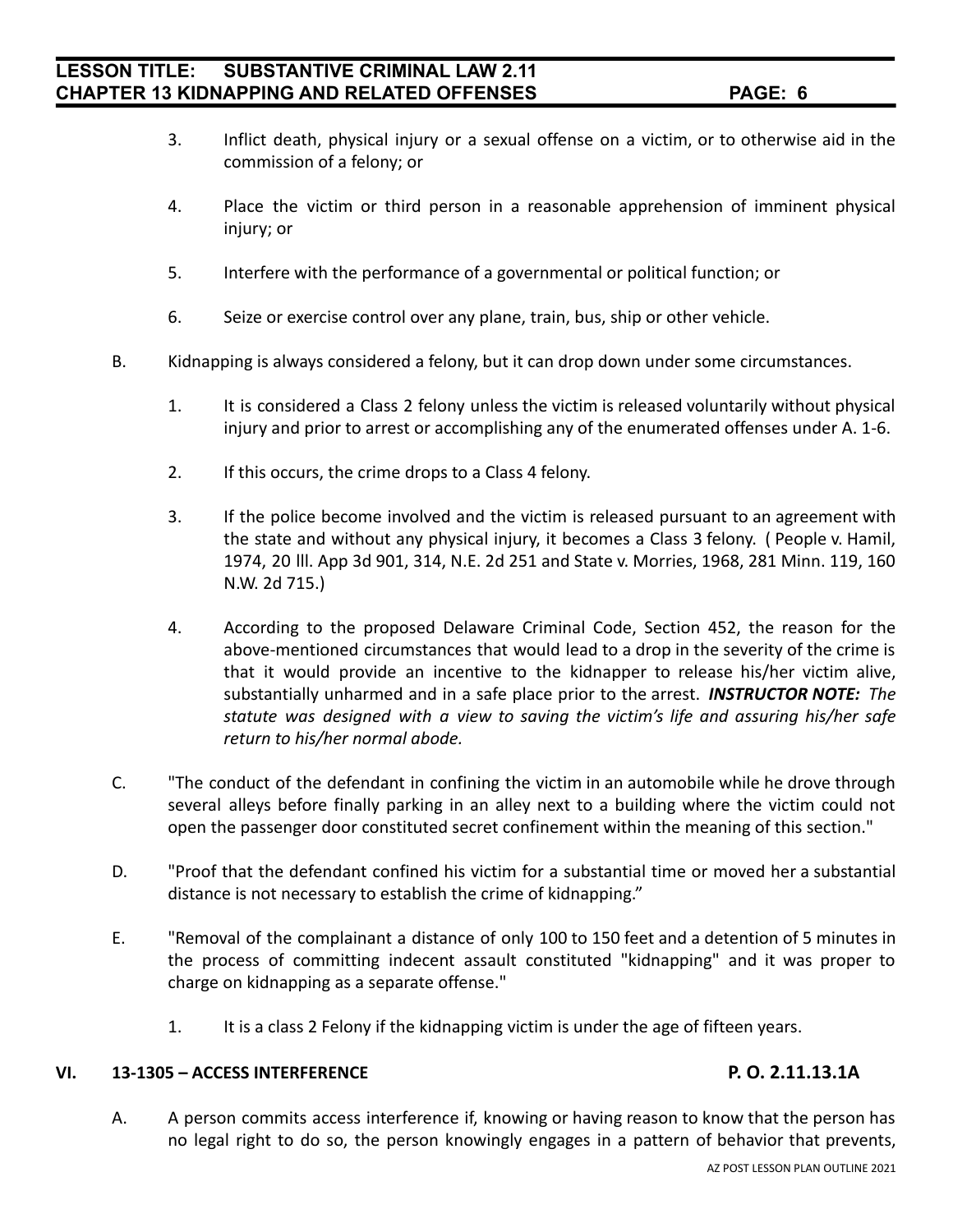obstructs, or frustrates the access rights of a person who is entitled to access to a child pursuant to a court order.

- B. If the child is removed from this state, access interference is a Class 5 felony. Otherwise, it is a Class 2 misdemeanor.
- C. The enforcement of this statute is not limited to the availability of other remedies for access interference.
- D. For the purposes of this section, "access order" means a court order that allows a person to have direct access to a child or incompetent person.

## **VII. 13-1307 – SEX TRAFFICKING**

- A. It is unlawful for a person to knowingly traffic another person who is eighteen years of age or older with either of the following:
	- 1. The intent to cause the other person to engage in any prostitution or sexually explicit performance by deception, force or coercion; or
	- 2. The knowledge that the other person will engage in any prostitution or sexually explicit performance by deception, coercion or force.
	- 3. Sex Trafficking is a class 2 Felony.
- B. For purposes of this section:
	- 1. "Coercion" includes:
		- a. Abusing or threatening to abuse the law or the legal system; or
		- b. Knowingly destroying, concealing, removing, confiscating, possessing or withholding another person's actual or purported passport or other immigration document, government issued identification document, government record or personal property; or
		- c. Extortion; or
		- d. Causing or threatening to cause financial harm to any person; or
		- e. Facilitating or controlling another person's access to a controlled substance; or
	- 2. "Force" includes causing or threatening to cause serious harm to another person or physically restraining or threatening to physically restrain another person; or
	- 3. "Sexually explicit performance" means a live or public act or show intended to arouse or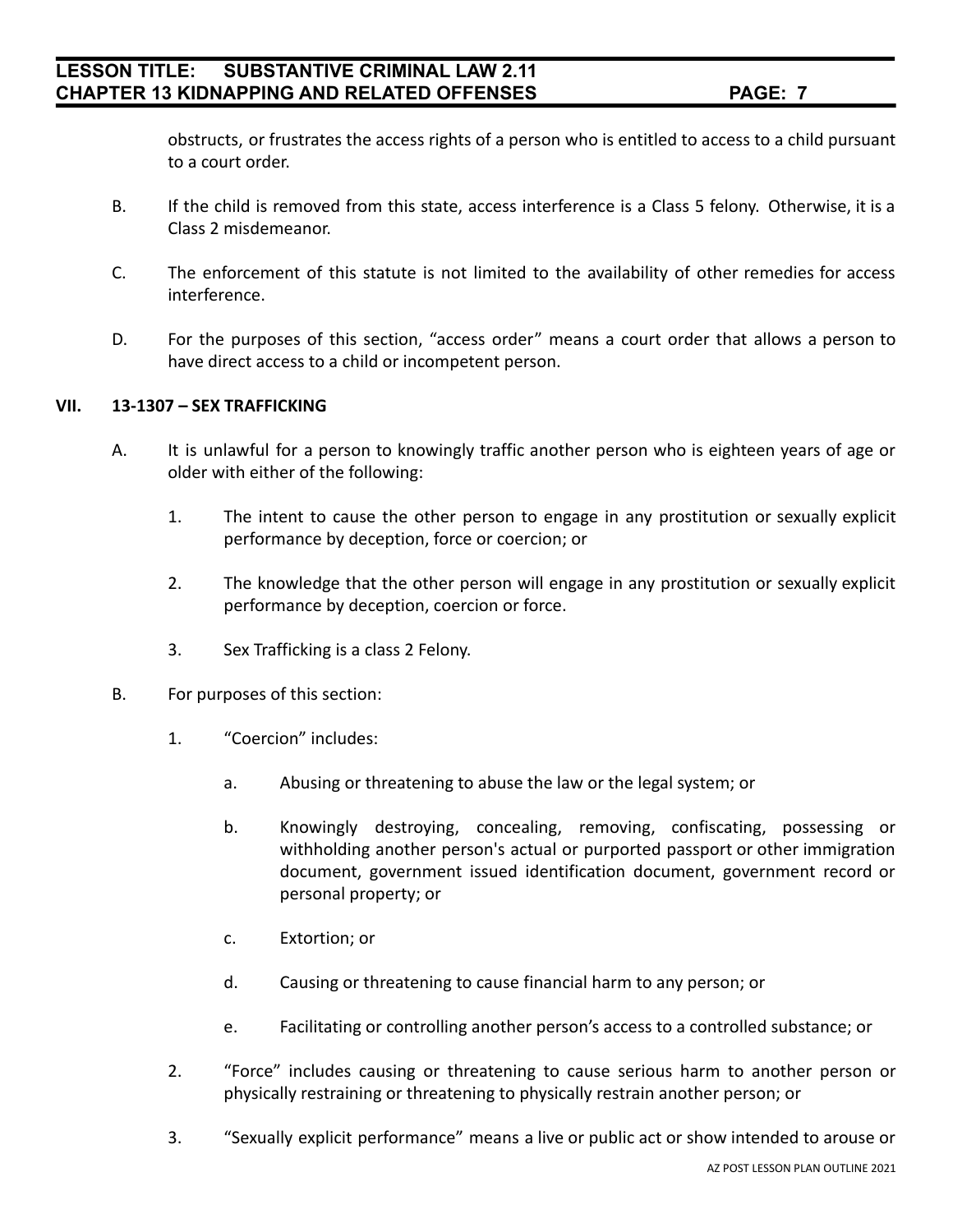satisfy the sexual desires or appeal to the prurient interest of patrons; or

4. "Traffic" means to entice, recruit, harbor, provide, transport or otherwise obtain another person

### **VIII. 13-1308 – TRAFFICKING OF PERSONS FOR FORCED LABOR OR SERVICES**

- A. It is unlawful for a person to either:
	- 1. Knowingly traffic another person with the intent to or knowledge that the other person will be subject to forced labor or services.
	- 2. Knowingly benefit, financially or by receiving anything of value, from participation in a venture that has engaged in an act in violation of section 13-1306, section 13-1307, this section or section 13-3212, subsection A, paragraph 9 or 10.
- B. A violation of this section is a class 2 felony.
- C. For the purposes of this section:
	- 1. "Forced labor or services":
		- a. Means labor or services that are performed or provided by another person and that are obtained through a person's either:
			- i. Causing or threatening to cause serious physical injury to any person.
			- ii. Restraining or threatening to physically restrain another person.
			- iii. Knowingly destroying, concealing, removing, confiscating, possessing or withholding another person's actual or purported passport or other immigration document, government issued identification document, government record or personal property.
			- iv. Abusing or threatening to abuse the law or the legal system.
			- v. Extortion.
			- vi. Causing or threatening to cause financial harm to any person.
			- vii. Facilitating or controlling another person's access to a controlled substance.
		- b. Does not include ordinary household chores and reasonable disciplinary measures between a parent or legal guardian and the parent's or legal guardian's child.